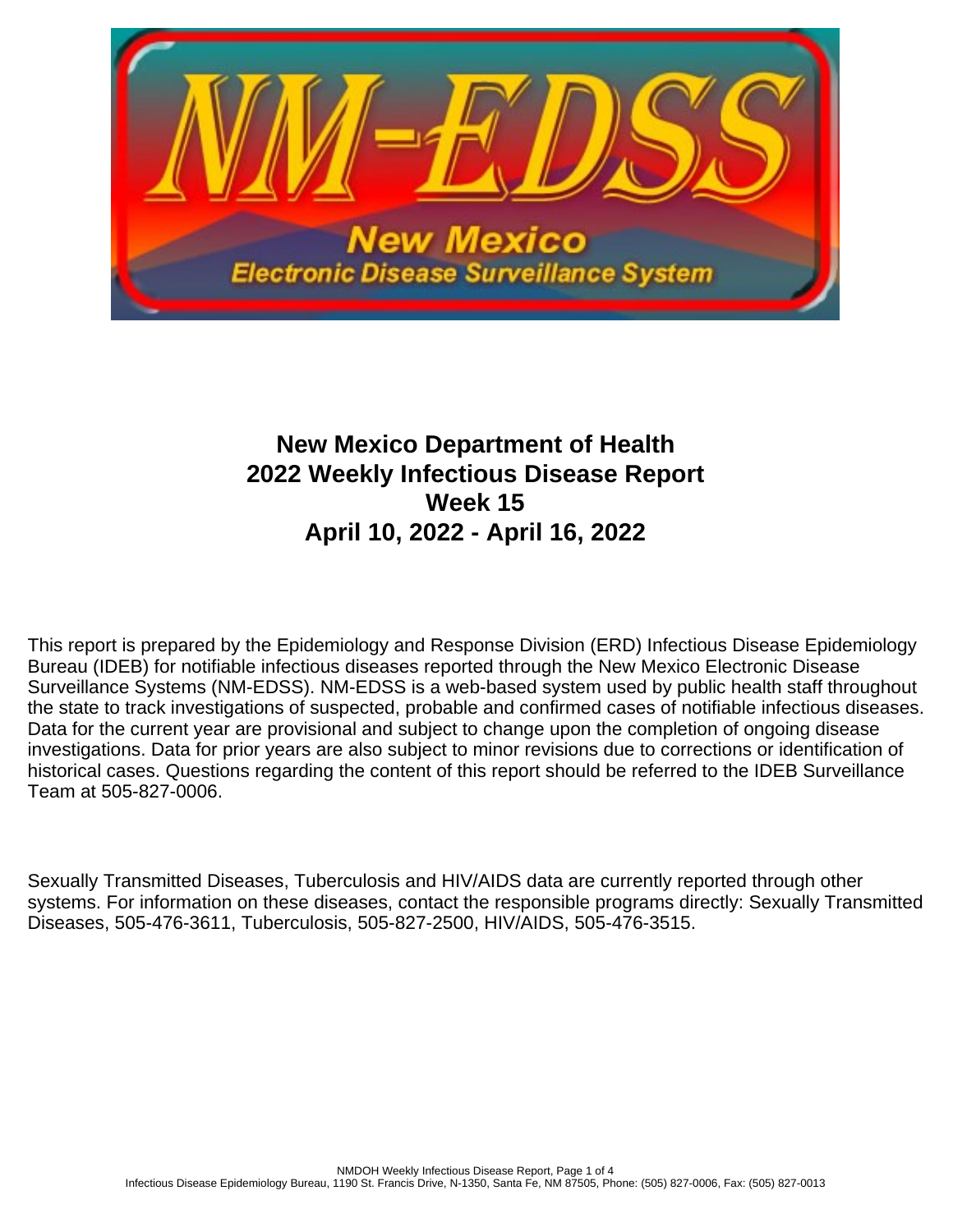## **Monthly Trends for Selected Notifiable Infectious Diseases As of April 16, 2022**

Includes probable and confirmed cases only.

Data for the current year are provisional and may change significantly upon the completion of ongoing investigations. Data for prior years are also subject to minor revisions due to corrections or identification of historical cases.

#### **Number of Reported Cases of Campylobacteriosis by Month**

#### **Number of Reported Cases of Salmonellosis by Month**









 **Number of Reported Cases of Shigellosis by Month**





 **Number of Reported Cases of Shiga toxin-producing E. coli by Month**





2022 --- Average, last 5 years

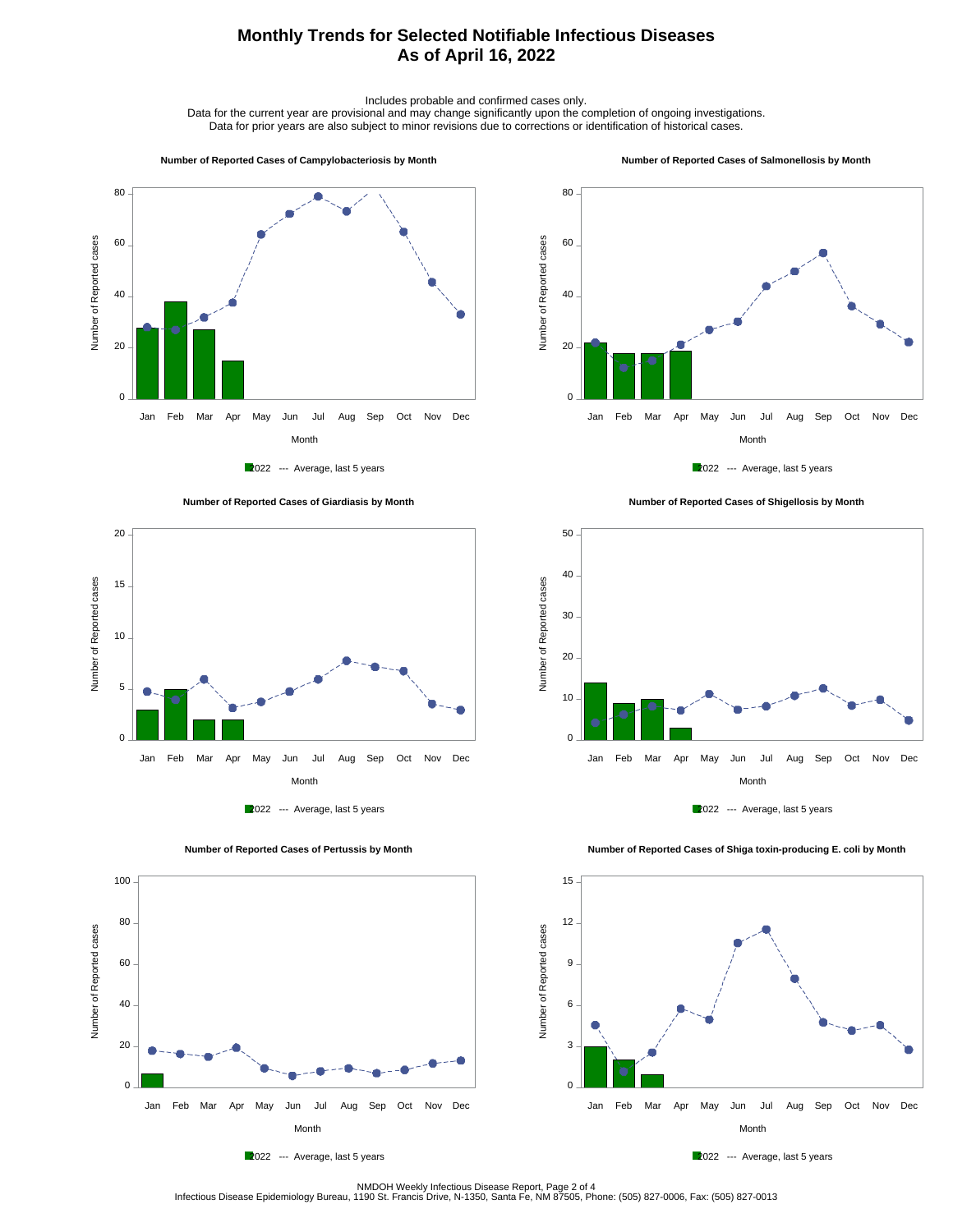## **Summary of Notifiable Infectious Diseases Reported to the New Mexico Electronic Disease Surveillance System (NM-EDSS) As of April 16, 2022**

Includes probable and confirmed cases only.<br>Data for the current year are provisional and may change significantly upon the completion of ongoing investigations.<br>Data for prior years are also subject to minor revisions due

| Condition                                         | <b>This</b><br>week | 5-year<br>weekly<br>average | Week<br>diff   | Last 4<br>weeks | 5-year<br>4-week<br>average | Last 4<br>weeks<br>diff | <b>YTD</b><br>2022 | 5-year<br><b>YTD</b><br>average | <b>YTD</b><br>diff | <b>Total</b><br>2021    | <b>Total</b><br>2020 |
|---------------------------------------------------|---------------------|-----------------------------|----------------|-----------------|-----------------------------|-------------------------|--------------------|---------------------------------|--------------------|-------------------------|----------------------|
| 2019 Corona Virus                                 | 824                 | 410                         | 414            | 3266            | 1429                        | 1837                    | 145633             | 9423                            | 136210             | 204330                  | 149466               |
| Acute flaccid myelitis                            | 0                   | $\mathbf 0$                 | 0              | 0               | $\pmb{0}$                   | $\pmb{0}$               | $\pmb{0}$          | 0                               | $\pmb{0}$          | 0                       | 0                    |
| Amebiasis                                         | 0                   | $\mathbf 0$                 | 0              | 0               | 0                           | 0                       | $\pmb{0}$          | 0                               | $\pmb{0}$          | 0                       | 0                    |
| Botulism, foodborne                               | 0                   | $\pmb{0}$                   | $\pmb{0}$      | $\mathsf 0$     | 0                           | $\pmb{0}$               | $\pmb{0}$          | $\mathsf 0$                     | $\pmb{0}$          | 0                       | 0                    |
| Botulism, infant                                  | 0                   | $\pmb{0}$                   | 0              | 0               | 0                           | 0                       | 0                  | 0                               | $\pmb{0}$          | $\overline{2}$          | 1                    |
| Botulism, wound                                   | 0                   | $\pmb{0}$                   | 0              | 0               | 0                           | 0                       | $\pmb{0}$          | 0                               | $\pmb{0}$          | 5                       | $\mathbf{1}$         |
| <b>Brucellosis</b>                                | 0                   | $\pmb{0}$                   | 0              | 0               | 0                           | 0                       | $\pmb{0}$          | 0                               | $\pmb{0}$          | $\overline{\mathbf{c}}$ | 0                    |
| Campylobacteriosis                                | 4                   | 8                           | -4             | 30              | 27                          | 3                       | 100                | 101                             | $-1$               | 662                     | 459                  |
| Chikungunya Virus                                 | 0                   | $\pmb{0}$                   | 0              | 0               | 0                           | $\pmb{0}$               | $\pmb{0}$          | 0                               | 0                  | $\mathbf{1}$            | 0                    |
| Chikungunya non-neuroinvasive disease             | 0                   | $\pmb{0}$                   | 0              | 0               | 0                           | 0                       | $\mathbf{1}$       | 0                               | $\mathbf{1}$       | 0                       | 0                    |
| Cholera                                           | 0                   | $\pmb{0}$                   | 0              | 0               | 0                           | 0                       | 0                  | 0                               | 0                  | $\mathbf{1}$            | 0                    |
| Colorado Tick Fever                               | 0                   | $\mathbf 0$                 | 0              | 0               | 0                           | 0                       | $\pmb{0}$          | 0                               | $\pmb{0}$          | 0                       | 0                    |
| Cryptosporidiosis                                 | 0                   | $\mathbf{1}$                | $-1$           | 3               | 3                           | $\mathbf 0$             | 13                 | 11                              | $\mathbf 2$        | 66                      | 36                   |
| Cyclosporiasis                                    | 0                   | $\pmb{0}$                   | 0              | $\mathsf 0$     | 0                           | $\pmb{0}$               | $\mathbf{1}$       | 0                               | $\mathbf{1}$       | 12                      | 6                    |
| Cysticercosis (Taenia solium)                     | 0                   | $\pmb{0}$                   | 0              | 0               | 0                           | 0                       | 0                  | 0                               | $\pmb{0}$          | 0                       | 1                    |
| Dengue Fever                                      | 0                   | $\pmb{0}$                   | 0              | 0               | 0                           | 0                       | $\pmb{0}$          | 0                               | 0                  | 0                       | $\mathbf{1}$         |
| Ehrlichiosis, chaffeensis                         | 0                   | $\pmb{0}$                   | 0              | 0               | 0                           | 0                       | 0                  | 0                               | $\pmb{0}$          | 0                       | 0                    |
| Giardiasis                                        | $\mathbf{1}$        | $\mathbf{1}$                | 0              | 3               | 5                           | $-2$                    | 13                 | 17                              | $-4$               | 39                      | 47                   |
| Group A Streptococcus, invasive                   | 3                   | $\overline{7}$              | -4             | 28              | 30                          | $-2$                    | 125                | 111                             | 14                 | 364                     | 320                  |
| Group B Streptococcus, invasive                   | 3                   | 4                           | $-1$           | 14              | 17                          | $-3$                    | 48                 | 69                              | $-21$              | 214                     | 230                  |
| Haemophilus influenzae, invasive                  | 0                   | $\mathbf{1}$                | $-1$           | $\overline{2}$  | $\overline{\mathbf{4}}$     | $-2$                    | 12                 | 16                              | $-4$               | 21                      | 29                   |
| Hansen disease (Leprosy)                          | 0                   | $\pmb{0}$                   | 0              | 0               | 0                           | 0                       | 0                  | 0                               | $\pmb{0}$          | 0                       | 0                    |
| Hantavirus pulmonary syndrome                     | 0                   | $\pmb{0}$                   | 0              | 0               | 0                           | 0                       | $\pmb{0}$          | $\mathbf{1}$                    | $-1$               | $\mathbf{1}$            | $\mathbf{1}$         |
| Hemolytic uremic synd, postdiarrheal              | 0                   | $\mathbf 0$                 | 0              | 0               | 0                           | 0                       | $\pmb{0}$          | 0                               | 0                  | 0                       | 0                    |
| Hepatitis A, acute                                | 0                   | $\mathbf{1}$                | -1             | $\pmb{0}$       | 5                           | $-5$                    | $\mathbf{1}$       | 15                              | $-14$              | $\overline{7}$          | 10                   |
| Hepatitis B Viral Infection, Perinatal            | 0                   | $\pmb{0}$                   | 0              | 0               | $\pmb{0}$                   | 0                       | $\pmb{0}$          | 0                               | 0                  | $\overline{2}$          | 0                    |
| Hepatitis B virus infection, Chronic              | 10                  | 3                           | $\overline{7}$ | 14              | 10                          | $\overline{4}$          | 48                 | 43                              | 5                  | 130                     | 104                  |
| Hepatitis B, acute                                | $\mathbf{1}$        | $\pmb{0}$                   | $\mathbf{1}$   | $\mathbf{1}$    | 0                           | $\mathbf{1}$            | $\mathbf{1}$       | $\mathbf{1}$                    | $\mathbf 0$        | 3                       | 0                    |
| Hepatitis C Virus Infection, chronic or resolved* | 32                  | 32                          | 0              | 167             | 136                         | 31                      | 539                | 547                             | -8                 | 486                     | 286                  |
| Hepatitis C, acute                                | 0                   | $\pmb{0}$                   | 0              | $\mathbf{1}$    | $\overline{2}$              | $-1$                    | $\overline{7}$     | 6                               | $\mathbf{1}$       | 0                       | $\mathbf{1}$         |
| Hepatitis E, acute                                | 0                   | $\pmb{0}$                   | 0              | 0               | 0                           | $\mathsf 0$             | $\pmb{0}$          | 0                               | $\mathsf 0$        | 0                       | 0                    |
| Influenza-associated Pediatric Mortality          | $\mathbf{1}$        | $\pmb{0}$                   | $\mathbf{1}$   | $\mathbf{1}$    | 0                           | $\mathbf{1}$            | $\mathbf{1}$       | $\overline{c}$                  | $-1$               | 0                       | 3                    |
| Legionellosis                                     | 0                   | $\pmb{0}$                   | 0              | $\mathbf{1}$    | $\mathbf{1}$                | 0                       | $\overline{7}$     | $\overline{4}$                  | 3                  | 22                      | 17                   |
| Listeriosis                                       | 0                   | $\pmb{0}$                   | 0              | 0               | $\pmb{0}$                   | $\mathbf 0$             | $\mathbf{1}$       | $\mathbf{1}$                    | 0                  | 3                       | 4                    |
| Lyme disease                                      | 0                   | $\pmb{0}$                   | 0              | $\pmb{0}$       | 0                           | $\mathsf 0$             | $\pmb{0}$          | 0                               | 0                  | $\overline{2}$          | 0                    |
| Malaria                                           | 0                   | $\pmb{0}$                   | 0              | $\pmb{0}$       | 0                           | 0                       | 0                  | $\mathbf{1}$                    | $-1$               | $\mathbf{1}$            | $\mathbf{1}$         |

\*Data are affected by significant reporting delays